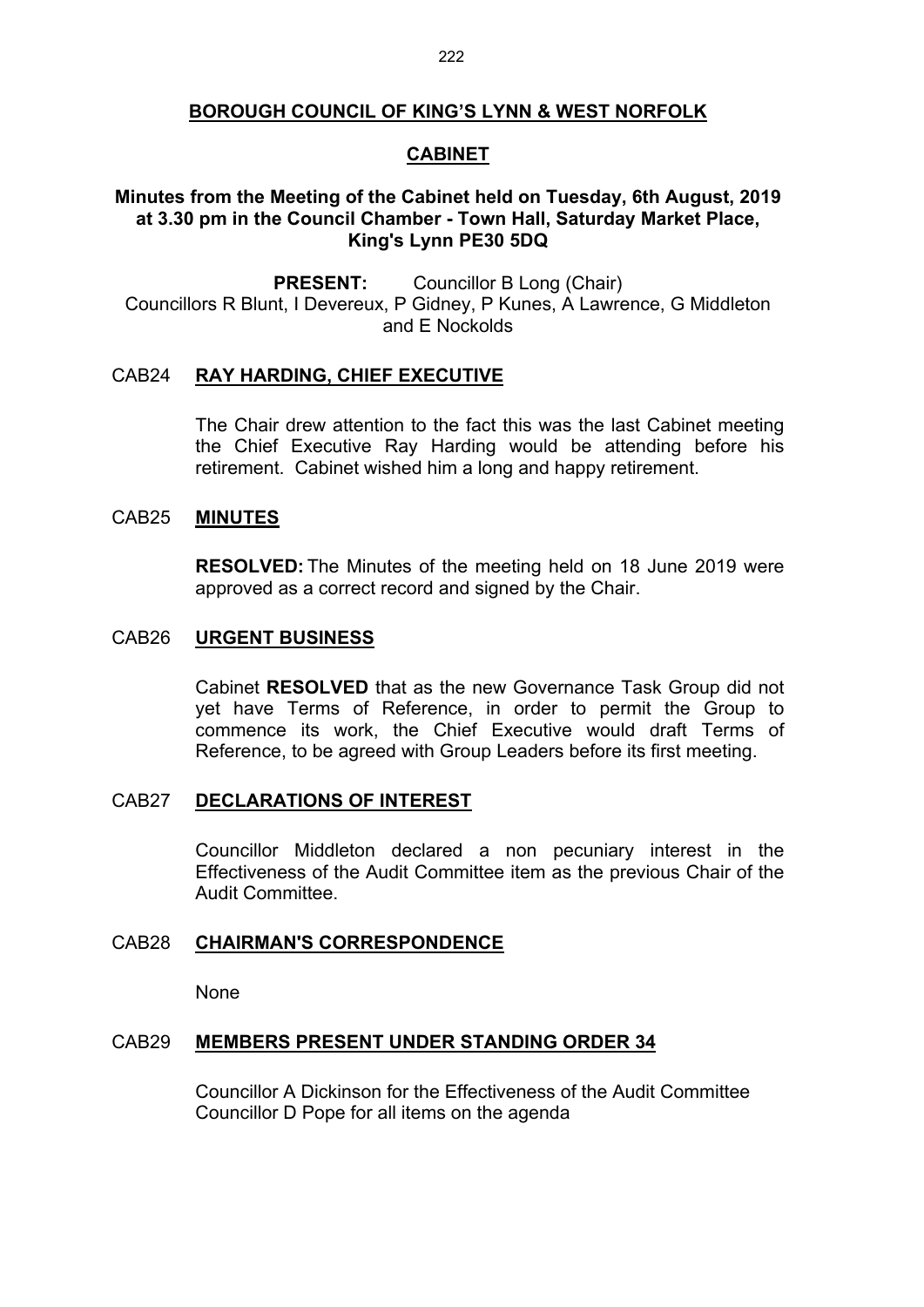### CAB30 **CALLED IN MATTERS**

The delegated decision on small grants had been called in, considered by the Corporate Performance Panel on 22 July 2019. The call in was not upheld and the decision had been implemented.

## CAB31 **FORWARD DECISIONS**

The Forward Decision list was noted.

# CAB32 **MATTERS REFERRED TO CABINET FROM OTHER BODIES**

None

# CAB33 **REVIEW OF THE EFFECTIVENESS OF THE AUDIT COMMITTEE 2018-19**

Councillor A Dickinson, Chair of the Audit Committee presented the report to Cabinet.

The Internal Audit Manager explained that the item had been presented to Audit Committee. It provided the results of the 'Review of the Effectiveness of the Audit Committee' for 2018-19 and confirmed that the Committee was fulfilling its stated purpose which was 'to provide independent assurance of the adequacy of the risk management framework and the associated control environment, independent scrutiny of the Council's financial and non-financial performance to the extent that it affected the Council's exposure to risk and weakens the control environment, and to oversee the financial reporting process'.

It was noted that the only 2 items which had a "no" in the CIPFA questions asked were those that CIPFA were reviewing for future years as many other local authorities had the same responses and they were not considered relevant and it was confirmed that they did not prevent members from challenge in the meetings.

Councillor Middleton who was Chair of the Audit Committee for the period being examined thanked officers and members for their assistance and involvement during his time as Chair of the Committee.

**RESOLVED:** That the evidence presented in the report as confirming that the Audit Committee operated effectively during 2018- 19 be agreed.

### **Reason for Decision**

To ensure the Council continues to meet its obligations under the Accounts and Audit Regulations 2015.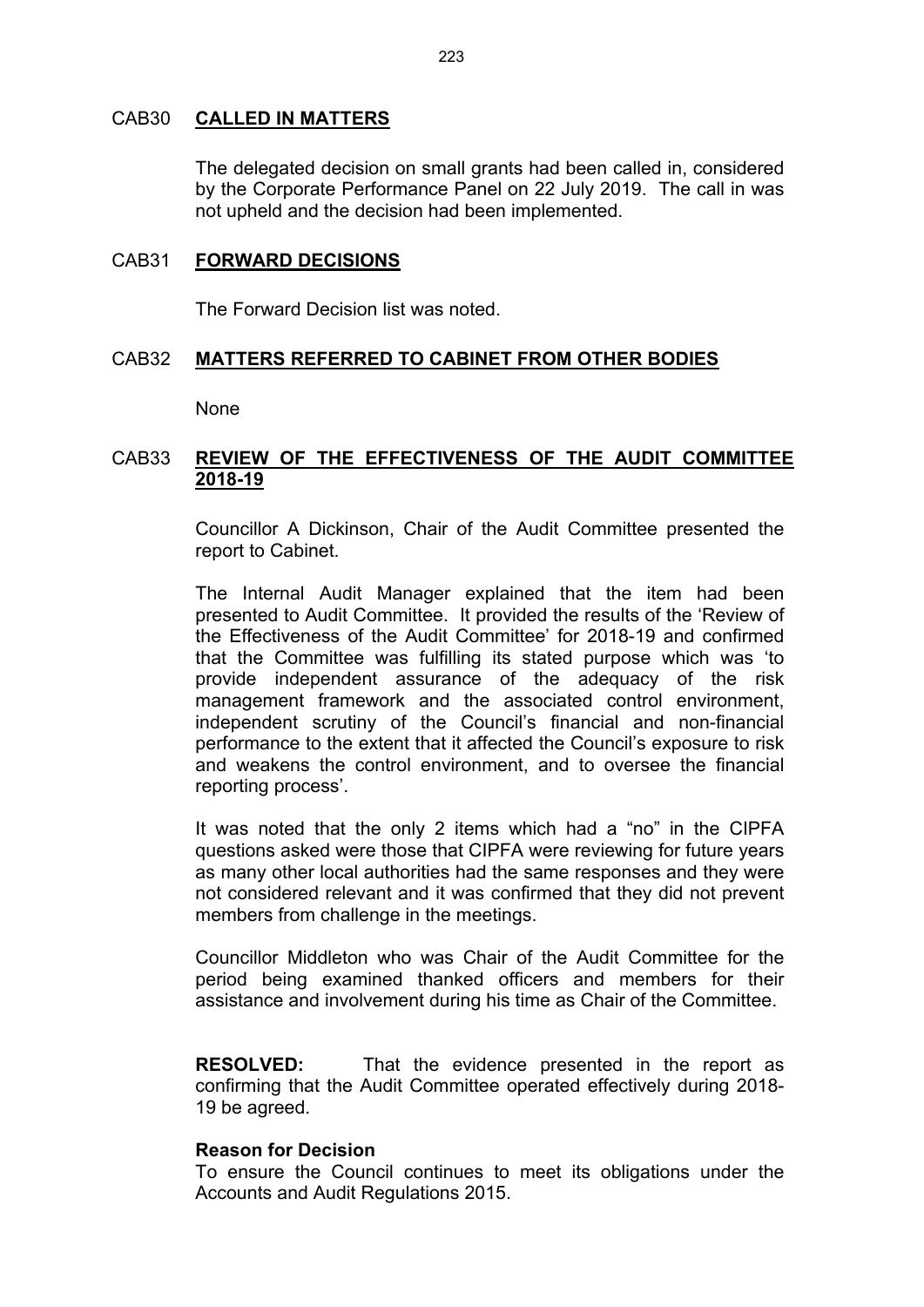## CAB34 **CODE OF CORPORATE GOVERNANCE**

The Chief Executive presented the report which explained that the Code of Corporate Governance was last reviewed and approved by Council in 2015. The code had been refreshed following the publication of CIPFA guidance.

At its meeting on 11 March 2019, Audit Committee agreed to recommend the code to Cabinet.

The principles from 2012 and 2016 were discussed and it was noted that they had been reviewed and were established across all the public sector and the Government so all organisations were judged against the same rules.

Under standing order 34, Councillor Pope asked why the report had been brought, and after it being confirmed that it was a requirement for the Council to do so, stressed that it was important for the Council follow the principles as he considered the Council would not be in the situation it was in if they had been followed.

The Chair disagreed with his comment about the situation the Council was in, and reminded members that a review was still underway.

**RECOMMENDED:** That the Code of Corporate Governance be approved.

#### **Reason for Decision**

To detail the council's commitment to good corporate governance.

# CAB35 **STRATEGIC PARTNERSHIP AGREEMENT - CAMBRIDGESHIRE AND PETERBOROUGH COMBINED AUTHORITY**

Councillor Middleton presented a report which proposed the establishment of a Strategic Partnership Agreement between the borough council and the Cambridgeshire & Peterborough Combined Authority (CPCA). The agreement whilst at a high level commits both parties to work together for mutual benefit on strategic issues with a 'cross border' dimension such as investment in key road and rail infrastructure (A47, A10, King's Cross to King's Lynn rail) and on skills development.

This agreement sought to build on existing partnership working to share information, data and evidence and to develop a coordinated approach to the Local Growth Fund.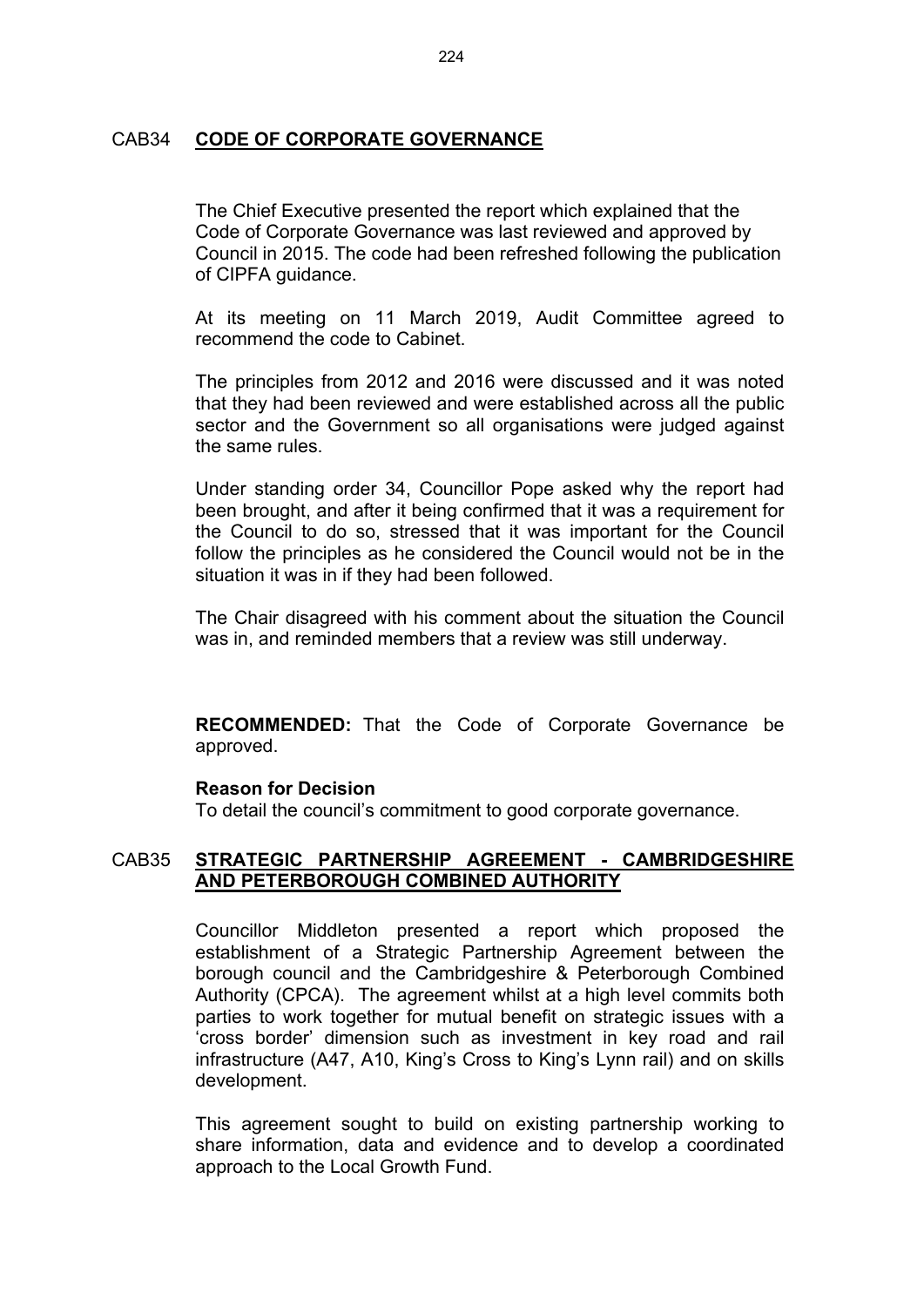Regular meetings would be held and where appropriate a joint funding approach may be taken, also in conjunction where possible with the New Anglia Local Enterprise Partnership (NALEP).

Joint approaches to government may also be taken forward, for example with regards to funding for major infrastructure investment.

The Chief Executive explained that the CPCA still held the old LEP's funding which it was possible to apply for its use in the borough. He reiterated the importance of the links with Cambridgeshire, particularly with the overlapping links for housing in the Wisbech area. It was noted that West Suffolk were also looking to have the same relationship with the CPCA.

Councillor Devereux asked if there would likely be greater collaboration on flood control as there would be more water coming down the Ouse. It was noted that such items could be raised in the meetings with the CPCA.

Under Standing Order 34 Councillor Pope commented that the area was only likely to receive a small amount of funding through this route, but if it was not costing the borough anything to do so it should sign up.

The Chair reported that with the link with the NALEP there was greater control over things within the borough, but new arrangements for the CPCA it was possible to push west Norfolk's priorities with the Mayor.

**RESOLVED**: That the Strategic Partnership Agreement attached at Appendix 1 to the agenda be endorsed and signed up to.

#### **Reason for Decision**

To ensure that the borough council and the CPCA establish a firm strategic basis for mutually beneficial joint working.

### CAB36 **EXCLUSION OF THE PRESS AND PUBLIC**

**RESOLVED:** That under Section 100(A)(4) of the Local Government Act 1972, the press and public be excluded from the meeting for the following items of business on the grounds that they involve the likely disclosure of exempt information as defined in paragraphs 1 and 3 of Part 1 of Schedule 12A to the Act.

## CAB37 **PARKWAY ACCELERATED CONSTRUCTION SCHEME**

The Major Projects Manager explained that on the 18<sup>th</sup> September 2018 Cabinet received a report on a Central Government programme for Accelerated Construction. This report gave an update on the Parkway sites, which was one of those schemes and requested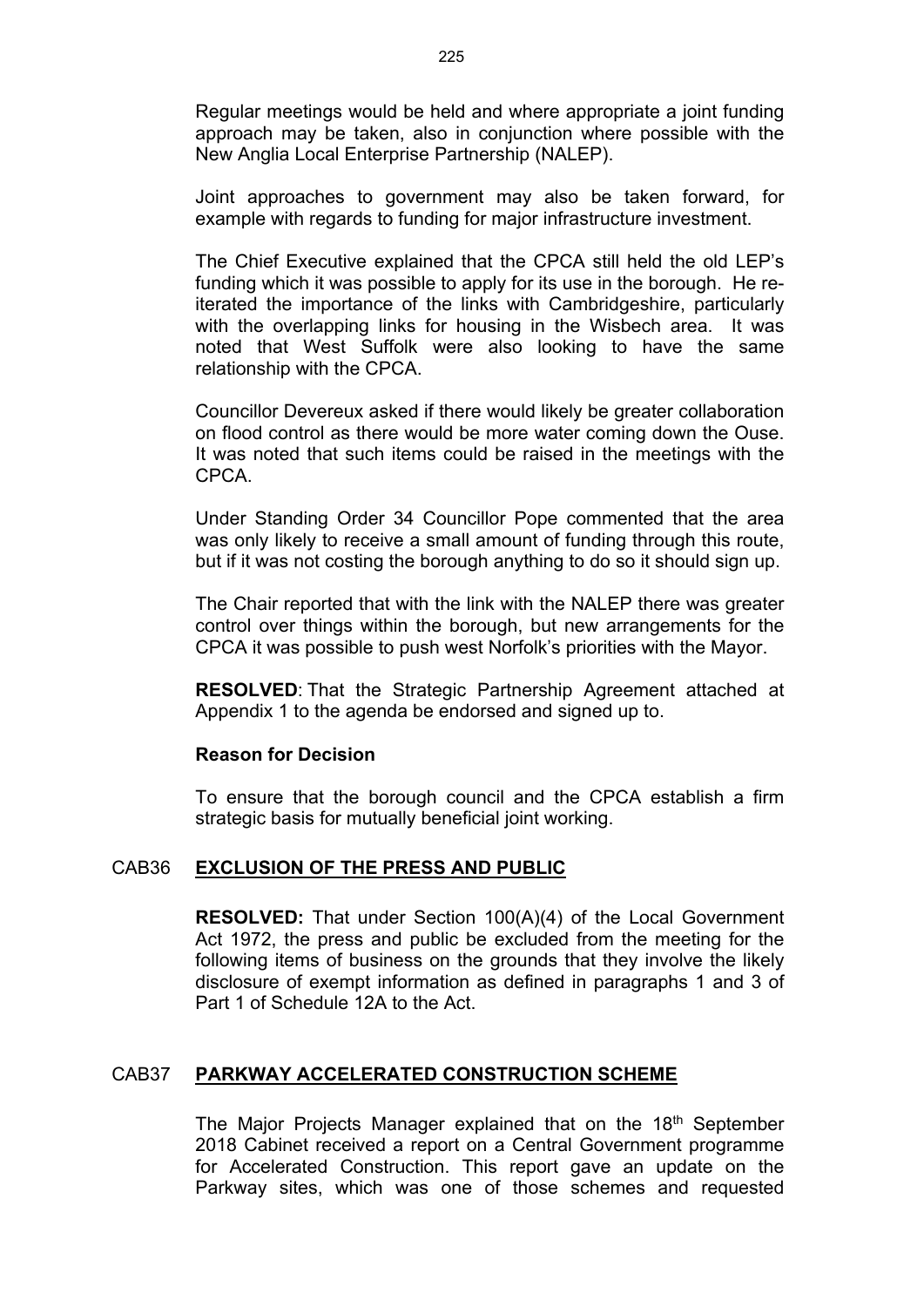authority to purchase the College of West Anglia (COWA) land, secure the Homes England funding and approve expenditure prior to a further report on the overall viability of the scheme due on 12 November 2019.

Cabinet debated the item and the detail of the proposals along with the potential wider benefits to the town of the scheme. It was noted that specialist reports would be prepared as part of the planning process.

In response to a question on the provision of apprenticeships, it was explained that as part of the partnership with Lovell's apprenticeships were created and promoted over a number of different skill areas and had been very successful.

It was noted that there would be areas of trees and natural habitat around the site.

Under standing order 34 Councillor Pope asked if the item had been considered by the Major Project Officer Board to which it was confirmed it had. He asked if the ground conditions would be a serious hold up to the scheme to which it was confirmed that meetings had already taken place with the IDB and Anglian Water on the issue, so it shouldn't hold it up.

It was agreed that the completion of the arrangements to purchase the land should be included in the recommendations.

**RESOLVED:** 1) That the Chief Executive, in consultation with the Assistant Director Regeneration and Property and the Corporate Projects & Assets Portfolio Holder, be given delegated authority to negotiate terms and complete the purchase of the College of West Anglia site, to deliver the COWA site in conjunction with the adjacent Council owned site, and the Legal Services Manager be given delegated authority to conclude the transaction.

2) That Officers seek planning permission in line with the proposals outlined in the report.

3) That Officers be authorised to spend up to £400,000 designing the infrastructure for the scheme of which £200,000 will be funded from a grant from the Norfolk Business Rates Pool and the remaining £200,000 from the Homes England grant.

4) Officers be authorised to spend a further £1,663,000 on costs associated with the housing schemes that can be reclaimed from the Homes England grant once secured.

5) That a report be brought to Cabinet by 12 November 2019 on the financial viability of the scheme, before entering contracts to build.

## **Reason for Decision**